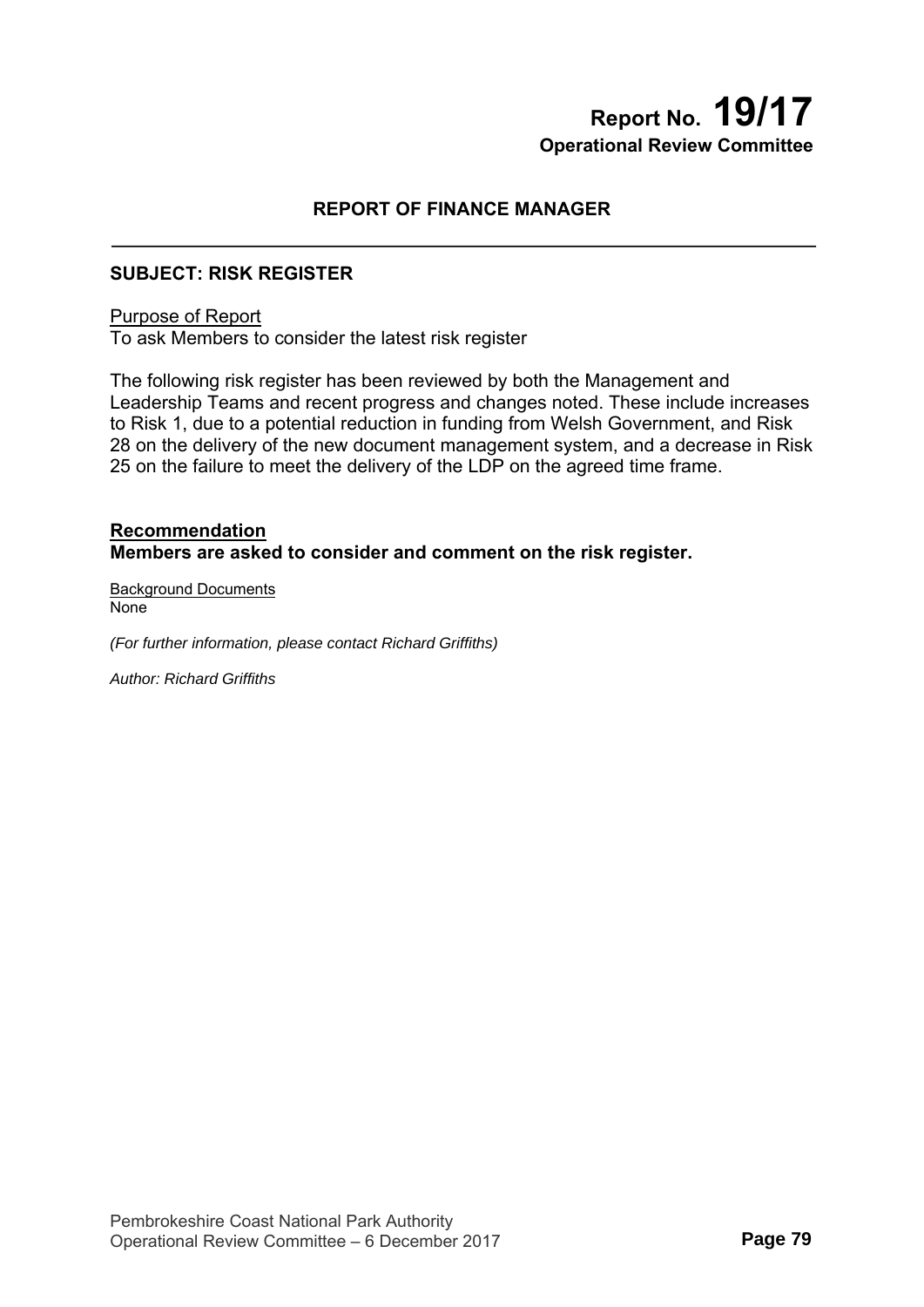#### **PCNPA - AUTHORITY RISK REGISTER - Nov 2017**

|                | <b>RISK</b>                                                                                                               | ihood<br>Likel-             | Impact                             | Current<br>Risk<br>Level       | Target<br>Risk                     | Trend<br>this qtr | <b>Type</b>               | <b>Mitigation</b>                                                                               | Control/ monitoring                                                                   | <b>Progress Update</b>                                                                                                 |
|----------------|---------------------------------------------------------------------------------------------------------------------------|-----------------------------|------------------------------------|--------------------------------|------------------------------------|-------------------|---------------------------|-------------------------------------------------------------------------------------------------|---------------------------------------------------------------------------------------|------------------------------------------------------------------------------------------------------------------------|
| 1              | Short Term Risk of significant reduction of funding from<br>WG, other public sector funders, or grant schemes             | Unlikely (1)                | Severe (2)                         | Low(2)                         | Low(2)                             |                   | Strategic                 | Planned cost reduction, budget planning,<br>increase local income and other external<br>funding | Budget management & project financial<br>planning                                     | National Park Grant likely to be reduced by 5%                                                                         |
| $\overline{2}$ | Medium to Long Term Risk of significant reduction of<br>funding from WG, other public sector funders, or grant<br>schemes | Probable (3)                | Severe (3)                         | $\widehat{\mathbf{e}}$<br>High | Med (4)                            | $\Leftrightarrow$ | Strategic                 | Planned cost reduction, budget planning,<br>increase local income and other external<br>funding | Budget management & project financial<br>planning                                     | No indicitive budget received making long term<br>planning very difficult                                              |
| 3              | Risk of failing to comply with new legislation - Future<br>Generations Act Planning Act Environment Act etc               | Unlikely (1)                | $\widetilde{S}$<br>Moderate        | Low(2)                         | Low(2)                             | $\Leftrightarrow$ | Strategic                 | Monitor legislation Liaise with WLGA,<br>WAO, other NPAs, etc                                   | Involved as Early Adopter, monitor<br>progress of other authorities                   | Corporate Plan prepared to fit with Future<br>Generations Well-being Goals. Piloting of new<br>audit approach with WAO |
| $\overline{A}$ | Risk of failing to comply with current legislation                                                                        | Unlikely (1)                | Moderate (2)                       | Low(2)                         | Low(2)                             | $\Leftrightarrow$ | Strategic                 | Policies in place, assessment by WAO,<br>reporting to review committees                         | Performance reports to Members,<br>monitoring legislation                             |                                                                                                                        |
| 5              | Failure to comply with Welsh Language Standards                                                                           | Unlikely (1)                | $\widetilde{S}$<br>Moderate        | Low(2)                         | $\overline{\text{2}}$<br><b>No</b> | $\Leftrightarrow$ | Strategic                 | Compliance notice sets out standards                                                            | Language working group progress reports<br>to CMT                                     |                                                                                                                        |
| 6              | Risk of Review of Designated Landscape<br>recommendations impacting on service delivery                                   | $\widetilde{S}$<br>Possible | $(2)$<br><b>Aoderate</b><br>∽      | Med (4)                        | $\boxed{2}$<br>ΜOΠ                 | $\Leftrightarrow$ | Strategic/<br>operational | To be determined                                                                                | To be determined                                                                      | Report published on 15/3/17.                                                                                           |
|                | Failure to meet diversity requirements in Authority<br>Membership                                                         | Possible (2)                | $\widetilde{\text{C}}$<br>Moderate | Med (4)                        | $\left( 2\right)$<br><b>Mo</b>     | $\Leftrightarrow$ | Strategic                 | Introduce mentoring for potential<br>members                                                    | Report to WG                                                                          |                                                                                                                        |
| 8              | Risk of failing to meet WG policy requirements                                                                            | Unlikely (1)                | Moderate<br>$(2)$                  | Low(2)                         | $\overline{\text{C}}$<br>$\gtrsim$ | $\Leftrightarrow$ | Strategic                 | Regular liaison with WG, WLGA and NPW                                                           | Monitor policy changes                                                                | Agreed new accountablity framework with WG                                                                             |
| 9              | Risk of failing to maintain high levels of governance                                                                     | Unlikely (1)                | $(2)$<br>Moderate                  | Low(2)                         | $\overline{c}$<br>$\sum_{i=1}^{n}$ | $\Leftrightarrow$ | Strategic                 | Member & officer training, Members'<br>Charter, register of interests                           | No negative audit reports from WAO &<br>internal audit or ombudsman<br>investigations | Members' development strategy approved by<br>NPA. Ten Members' self assessments now<br>completed.                      |
| 10             | Risk of NPA activities having a negative impact on socio-<br>economic well-being of the area                              | Unlikely (1)                | Moderate (2)                       | Low(2)                         | $\boxed{2}$<br>Low                 | $\Leftrightarrow$ | Strategic                 | Consultation & liaison on LDP review and<br>other new policies                                  | Membership of PSB, liasion with Pembs<br>Tourism and other groups                     | LDP following expected timescale.                                                                                      |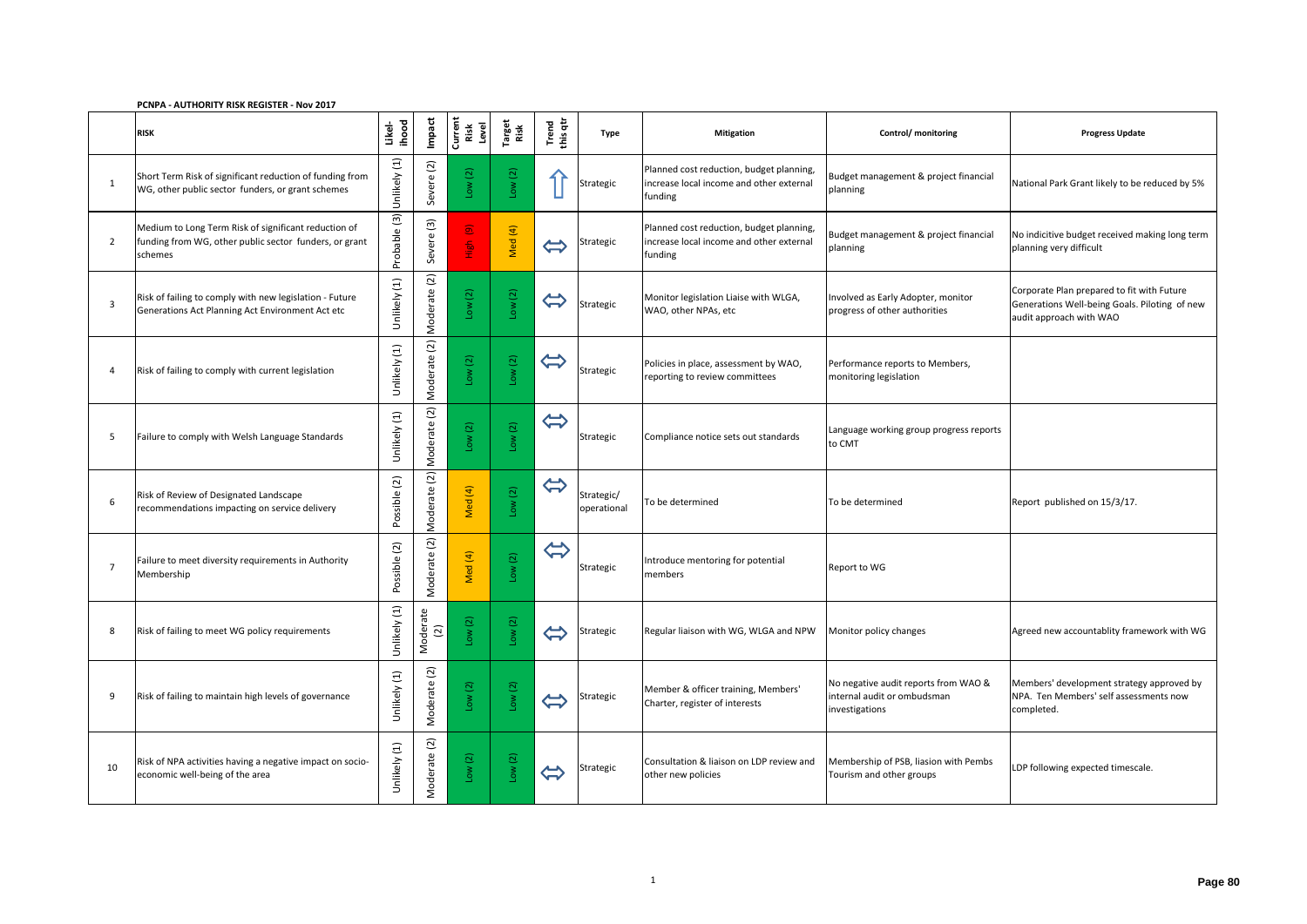|    | <b>RISK</b>                                                                                        | ihood<br>Likel-                                    | Impact                       | Current<br>Risk<br>Level | Target<br>Risk | Trend<br>this qtr          | <b>Type</b> | <b>Mitigation</b>                                                                                                              | Control/ monitoring                                                     | <b>Progress Update</b>                                                                                                                                                                           |
|----|----------------------------------------------------------------------------------------------------|----------------------------------------------------|------------------------------|--------------------------|----------------|----------------------------|-------------|--------------------------------------------------------------------------------------------------------------------------------|-------------------------------------------------------------------------|--------------------------------------------------------------------------------------------------------------------------------------------------------------------------------------------------|
| 11 | Risk of poor partner relationships affecting joint working                                         | $\begin{array}{c} \square \end{array}$<br>Unlikely | Moderate (2)                 | Low(2)                   | Low(2)         | $\Leftrightarrow$          | Strategic   | Many examples of joint/shared working in<br>place. Discussions with PCC, NRW and<br>other NPAs to review opportunities         | Reporting to NPA and Minister                                           | Greater involvement with PSB on Future<br>Generations and other matters.                                                                                                                         |
| 12 | Risk of long term impact from climate change                                                       | Possible<br>(2)                                    | Moderate<br>(2)              | Med (4)                  | Med (4)        | $\Leftrightarrow$          | Strategic   | Build mitigation into NPMP and other<br>policies                                                                               | Monitor impact                                                          | No recent changes                                                                                                                                                                                |
| 13 | Risk of disease or invasive species damaging biodiversity                                          | Possible (2)                                       | Moderate<br>(2)              | Med (4)                  | Med (4)        | $\Leftrightarrow$          | Strategic   | NPA has limited impact/control outside<br>own property                                                                         | Monitor                                                                 | INNS project underway in Gwaun Valley<br>involving local community volunteers.                                                                                                                   |
| 14 | Risk of significant damage due to bad weather                                                      | Possible (2)                                       | Moderate<br>(2)              | Med (4)                  | Med (4)        | $\widetilde{\mathfrak{h}}$ | Financial   | Regular site surveys. Woodlands inspected<br>after high winds                                                                  | Monitor and review properties etc.                                      | Woodlands all inspected following any stormy<br>weather                                                                                                                                          |
| 15 | Risk of flawed decision on planning matters                                                        | Possible (2)                                       | $\overline{2}$<br>Moderate   | Med (4)                  | Low(2)         | $\Leftrightarrow$          | Reputation  | Codes of practice & protocols. Members<br>Charter. Member & staff training, cooling-<br>off period. Reserve in place to cover. | No. of approvals outside policy and<br>decisions against recommendation |                                                                                                                                                                                                  |
| 16 | Risk of failure to allocate all SDF grants                                                         | Unlikely<br>$\Xi$                                  | $\widehat{\Xi}$<br>Minor     | Low(1)                   | Low(1)         | $\leftarrow$               | Operational | Publicity, funding surgeries etc as required Monitor funding and claims                                                        |                                                                         | SDF Officer actively engaged in promoting the<br>scheme.                                                                                                                                         |
| 17 | Risk of lack of staff capacity/skills for key work                                                 | Possible (2)                                       | $\overline{2}$<br>Moderate   | Med (4)                  | Low(2)         | $\Leftrightarrow$          | Operation   | Training programme planned around skills<br>needed. Buy in expertise as required.                                              | Project planning and reviews to identify<br>potential/actual problems   | Assessment of establishment figures show no<br>reduction in front line staff and specialist staff                                                                                                |
| 18 | Risk of major incident affecting or involving NPA staff and<br>resources                           | $\Xi$<br>Unlikely                                  | $\boxed{3}$<br><b>Severe</b> | Med <sup>(3)</sup>       | Low(2)         | $\Leftrightarrow$          | Strategic   | Monitor special events. Response plan in<br>place. In contact with other agencies                                              | Monitoring                                                              | Internal audit reviewed business continity plans and<br>suggest creation of a Business Continuity Group<br>(BCC).BCC met in September 2017 to review<br>procedures. Follow up meeting scheduled. |
| 19 | Risk of loss of major NPA operational building due to fire<br>or other damage                      | Unlikely (1)                                       | Severe (3)                   | Med <sup>(3)</sup>       | Low(2)         | $\Leftrightarrow$          | Operation   | All buildings well maintained. Security &<br>fire alarm systems in place. Insurance to<br>cover some costs                     | Annual inspections                                                      | see above                                                                                                                                                                                        |
| 20 | Risk of causing significant environmental damage due to<br>actions by NPA staff or on NPA property | Unlikely (1)                                       | $\widetilde{S}$<br>Moderate  | Low(2)                   | Low(2)         | $\Leftrightarrow$          | Reputation  | Risk assessments for operation and<br>location in place, staff training.                                                       | Incident reporting & monitoring by H&S<br>group and CMT.                | <b>IOSH</b> training course completed.                                                                                                                                                           |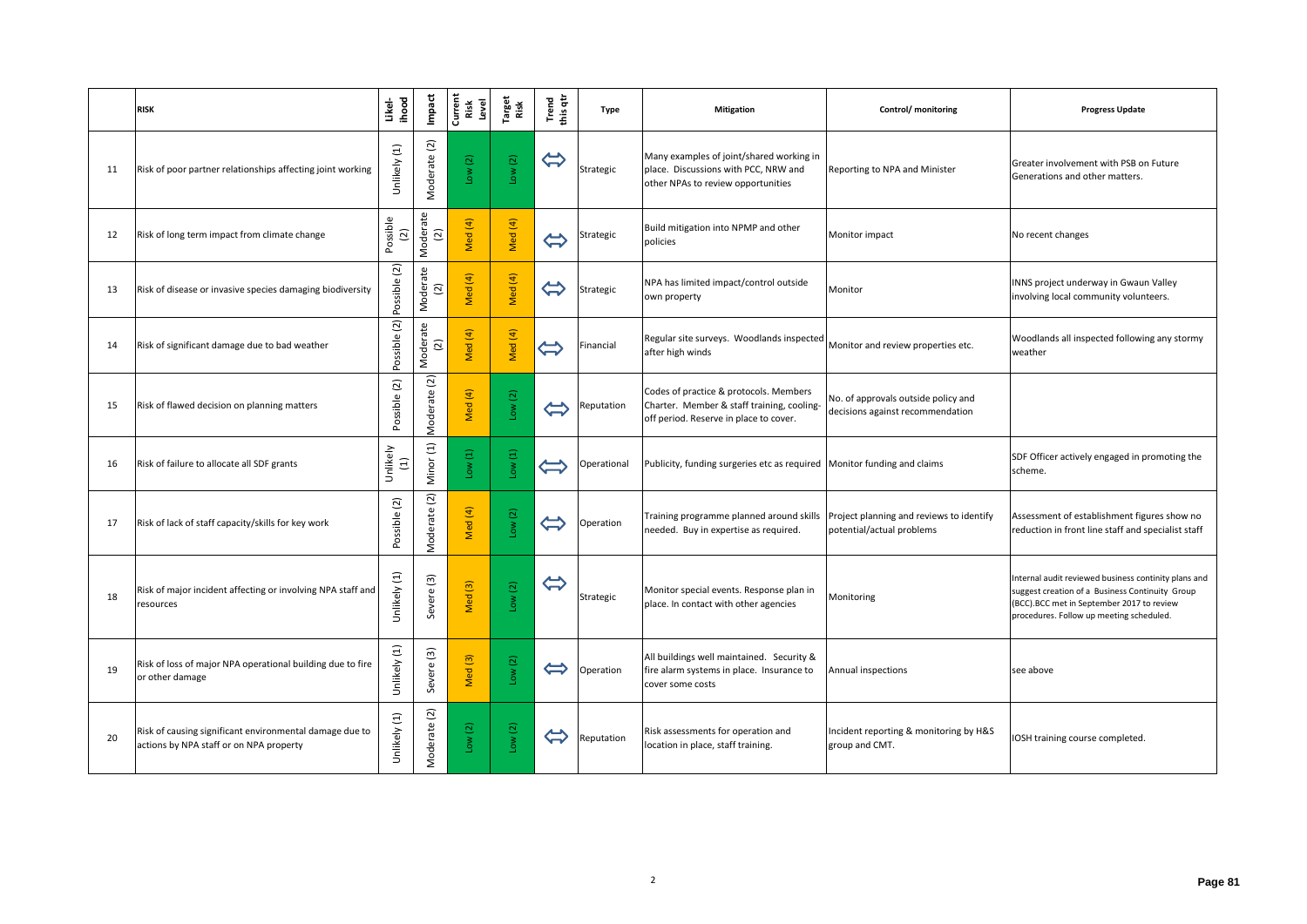|    | <b>RISK</b>                                                                     | Likel-<br>ihood                       | Impact                                 | Current<br>Risk<br>Level | Target<br>Risk                    | Trend<br>this qtr | <b>Type</b> | <b>Mitigation</b>                                                                                                                                                   | <b>Control/</b> monitoring                                                                                                 | <b>Progress Update</b>                                                                                                                                            |
|----|---------------------------------------------------------------------------------|---------------------------------------|----------------------------------------|--------------------------|-----------------------------------|-------------------|-------------|---------------------------------------------------------------------------------------------------------------------------------------------------------------------|----------------------------------------------------------------------------------------------------------------------------|-------------------------------------------------------------------------------------------------------------------------------------------------------------------|
| 21 | Risk of major IT failure or virus attack etc                                    | Unlikely (1)                          | Severe (3)                             | Med <sup>(3)</sup>       | Med <sup>(3)</sup>                | $\bigoplus$       | Operation   | Daily backup of data. Backup email server<br>in place. Disaster recovery facilities in<br>place on second site. Security updates<br>installed as soon as available. | Monitor back up procedures and security<br>logs.                                                                           | Following an IT audit by Gateway it was consider<br>that the risk were over statement. The risk level<br>has accordingly been reduced from a High to a<br>medium. |
| 22 | Risk of failure of phone system                                                 | Unlikely<br>$\Xi$                     | Severe (3)                             | Med <sup>(3)</sup>       | Med <sup>(3)</sup>                | $\Leftrightarrow$ | Operational | Maintenance contract in place                                                                                                                                       | Monitor performance                                                                                                        | Continue with maintenance contract. Reviewing<br>replacement systems and costs.                                                                                   |
| 23 | Risk of loss of key documents                                                   | Unlikely (1)                          | Moderate<br>(2)                        | Low(2)                   | Low(2)                            | $\Leftrightarrow$ | Financial   | Key documents in fire safe, copies made,<br>many also electronic copies.                                                                                            | Staff training and awareness.                                                                                              | Document Management system being<br>implemented.                                                                                                                  |
| 24 | Risk of inaccurate GIS and other data for decision making                       | Possible (2)                          | Moderate<br>(2)                        | Med (4)                  | Low(2)                            | $\bigoplus$       | Operational | Upgrading to QGIS system to give<br>improved controls and easier to use.                                                                                            | Review data standards                                                                                                      | Staff training undertaken                                                                                                                                         |
| 25 | Risk of failing to deliver approved LDP on the agreed<br>timescale              | Possible (2)                          | Moderate (2)                           | Low(3)                   | Low(2)                            | $\bigoplus$       | Financial   | Guidance from WG sets out process.                                                                                                                                  | LDP working party                                                                                                          | Consultations on delivery agreement, review<br>report and sustainability appraisal complete. 4<br>community awareness workshops held.                             |
| 26 | Risk of failure to maintain performance of DM service                           | $(2)$<br>Possible                     | $\overline{\text{2}}$<br>ധ<br>Moderate | Med (4)                  | Low (2)                           | $\Leftrightarrow$ | Operational | New systems and procedures in place, staff<br>training. Outsourcing used for peak<br>workloads                                                                      | Monitor & report performance                                                                                               | 82.6% of all planning applications determined<br>within time periods required ytd                                                                                 |
| 27 | Failure to meet affordable housing targets                                      | Probable<br>$\widetilde{\mathcal{E}}$ | Moderate<br>(2)                        | Low(2)                   | Low(2)                            | $\bigoplus$       | Strategic   | Affordable housing policies to be amended Monitoring<br>in LDP review                                                                                               |                                                                                                                            | Continue monitoring - number of applications<br>approved and refused.                                                                                             |
| 28 | Risk of failure to improve web access and document<br>management for DM service | Possible (2)                          | $(2)$<br>Moderate                      | High (6)                 | $\frac{10W(0)}{1}$                |                   | Strategic   | Difficult to implement with present<br>planning system configuration.                                                                                               | <b>Report to CMT</b>                                                                                                       | Potential delays in Document Management<br>system being implemented due to supplier<br>issues                                                                     |
| 29 | Risk of failure to manage conservation sites to achieve<br>service standard     | Unlikely (1)                          | $\Xi$<br>Minor                         | Low(1)                   | Low(1)                            | $\Leftrightarrow$ | Operational | Sites monitored annually, management<br>plans reviewed                                                                                                              | <b>Regular monitoring</b>                                                                                                  | Bids for additional funding submitted.                                                                                                                            |
| 30 | Risk of failure to meet service standard for RoWs                               | Unlikely (1)                          | Minor (1)                              | Low(2)                   | $\frac{\text{Low} (1)}{\text{?}}$ | $\Leftrightarrow$ | Operational | Annual condition inspection of length<br>Coast Path & routine inspections of inland<br>paths. Insurance.                                                            | Resource contraints have meant we now<br>able inspect the PROW network on a 4<br>year cycle as oppose to the 3 year cycle. |                                                                                                                                                                   |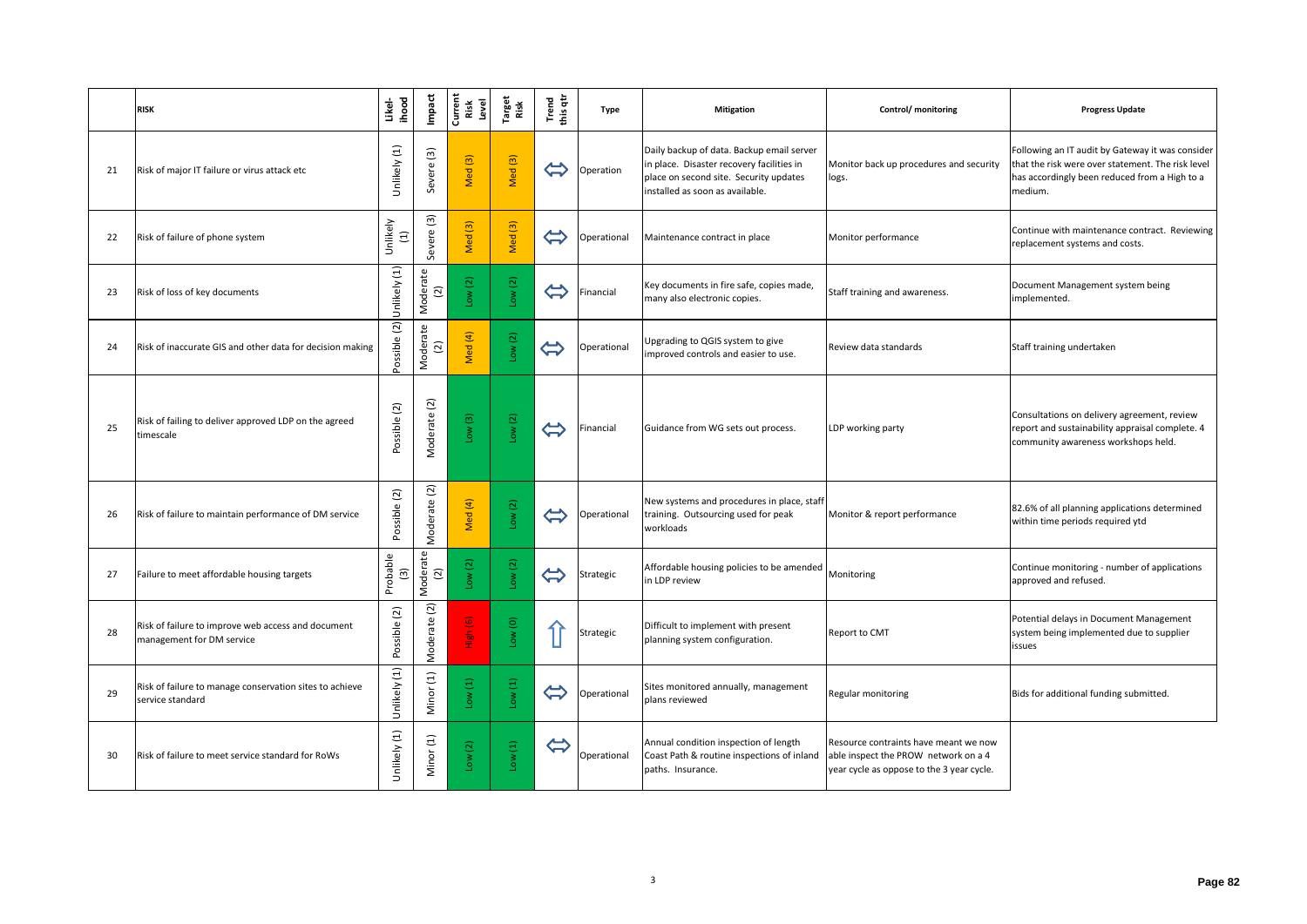|     | <b>RISK</b>                                                                                                                        | ihood<br>Likel- | Impact                     | Current<br>Risk<br>Level | Target<br>Risk | Trend<br>this qtr | <b>Type</b> | <b>Mitigation</b>                                                                                                                                                                                                                          | <b>Control/</b> monitoring                                                                                                                 | <b>Progress Update</b>                                                                                                                   |
|-----|------------------------------------------------------------------------------------------------------------------------------------|-----------------|----------------------------|--------------------------|----------------|-------------------|-------------|--------------------------------------------------------------------------------------------------------------------------------------------------------------------------------------------------------------------------------------------|--------------------------------------------------------------------------------------------------------------------------------------------|------------------------------------------------------------------------------------------------------------------------------------------|
| 31  | Risk of failing to meet Carew Castle long term lease<br>obligations and maintenance especially on causeway and<br>castle stonework | Possible (2)    | Moderate (2)               | Med (4)                  | Low(1)         | $\bigoplus$       | Operational | Regular inspections and maintenance<br>actions. 60+ years remain on lease.                                                                                                                                                                 | Annual work programme. Emergency<br>works completed quickly                                                                                | Reservoirs Inspectors report indicating<br>significant repairs due in next 12 months                                                     |
| 32  | Environmental Issue of not maintaining Carew Castle &<br>Causeway                                                                  | Possible (2)    | $\boxed{2}$<br>Moderate    | Low $(2)$                | Low(1)         | $\Leftrightarrow$ | Operational | Regular inspections and maintenance<br>actions. 60+ years remain on lease.                                                                                                                                                                 | Annual work programme. Emergency<br>works completed quickly                                                                                | Reservoirs Inspectors report indicating<br>significant repairs due in next 12 months                                                     |
| 33  | Incident due to failure to adequately maintain and repair<br>paths, sites and properties                                           | Unlikely (1)    | Moderate (2)               | Low $(2)$                | Low(2)         | $\bigoplus$       | Financial   | Annual inspections of buildings & sites.<br>Routine maintenance. Reports from staff,<br>coast guard and public. Insurance                                                                                                                  | Implementation of annual work<br>programme Emergency works completed<br>quickly, Incidents reported to H&S group.<br><b>Property Group</b> | Annual inspection completed                                                                                                              |
| 34  | Incident due to falling trees or branches in our property                                                                          | Unlikely (1)    | Moderate (2)               | Low(2)                   | Low(2)         | $\bigoplus$       | Financial   | Woodland Strategy. Annual inspection of<br>all woodland sites. Additional inspection<br>following dangerous weather conditions.<br>£25m public liability insurance                                                                         | Implementation of annual work<br>programme. Site assessment reports                                                                        | Repair work will be completed following winter<br>storms                                                                                 |
| -35 | Incident due to driver error/vehicle fault                                                                                         | Unlikely (1)    | $\overline{2}$<br>Moderate | Low(2)                   | Low(2)         | $\bigoplus$       | Financial   | All vehicles maintained to manufacturers<br>recommendations. Vehicles checked for<br>roadworthiness. Driver licence and vehicle drivers' licences. Accidents involving<br>documentation checked. Staff driving<br>assessed. Staff training | Regular vehicle checks. Annual check of<br>Authority vehicles reported to H&S group.                                                       | Monitoring vehicle damage following a slight<br>increase. Reviewing how to check driving<br>licences now that paper no longer available. |
| 36  | Incident caused by or to staff or volunteers                                                                                       | Unlikely (1)    | Moderate (2)               | Low(2)                   | Low(2)         | $\Leftrightarrow$ | Financial   | Risk assessment for operation and<br>location. Staff training. £25m public<br>liability insurance. Adequate briefing for<br>each volunteer event                                                                                           | Review of risk assessments. Review of staff No recent changes<br>training requirements. Incidents reported.                                |                                                                                                                                          |
| 37  | Incident to school children/vulnerable persons while<br>involved in NPA provided activity, work experience etc.                    | Unlikely (1)    | (2)<br>Moderate            | Low(2)                   | Low(2)         | $\bigoplus$       | Financial   | Risk assessment for operation and<br>location. DBS Checks. Child protection<br>policy. Staff training. £25m public liability reported.<br>insurance                                                                                        | Review of risk assessments. Incidents                                                                                                      | No recent changes                                                                                                                        |